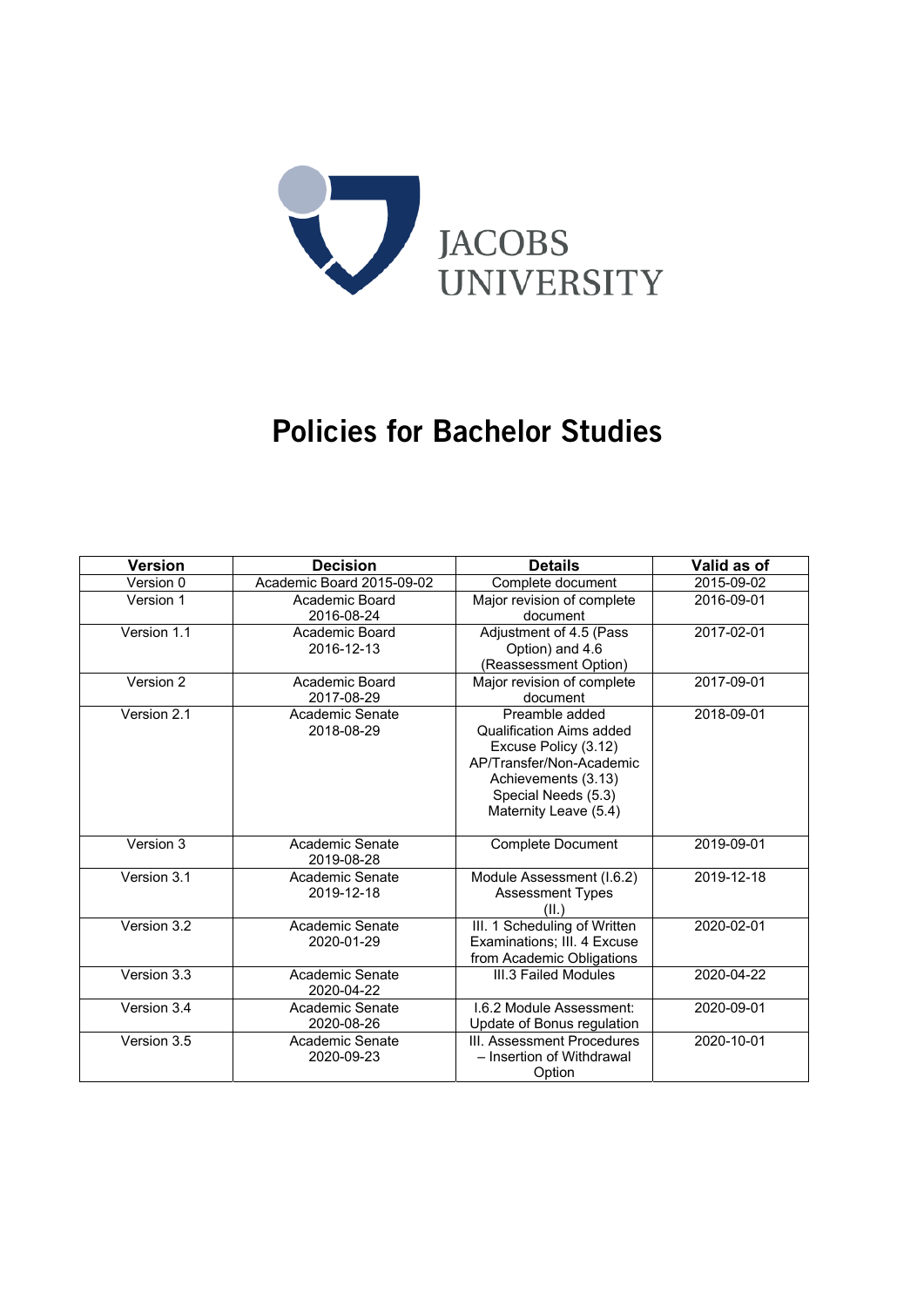

# **Contents**

| L.                                                                            |  |
|-------------------------------------------------------------------------------|--|
|                                                                               |  |
|                                                                               |  |
|                                                                               |  |
|                                                                               |  |
|                                                                               |  |
|                                                                               |  |
|                                                                               |  |
|                                                                               |  |
|                                                                               |  |
|                                                                               |  |
|                                                                               |  |
|                                                                               |  |
|                                                                               |  |
|                                                                               |  |
|                                                                               |  |
|                                                                               |  |
|                                                                               |  |
|                                                                               |  |
|                                                                               |  |
|                                                                               |  |
| П.                                                                            |  |
|                                                                               |  |
|                                                                               |  |
|                                                                               |  |
|                                                                               |  |
|                                                                               |  |
| III.                                                                          |  |
|                                                                               |  |
|                                                                               |  |
|                                                                               |  |
|                                                                               |  |
|                                                                               |  |
|                                                                               |  |
|                                                                               |  |
|                                                                               |  |
| III.9 Advanced Placement, Transfer Credits, and Non-Academic Achievements  17 |  |
|                                                                               |  |
|                                                                               |  |
|                                                                               |  |
|                                                                               |  |
|                                                                               |  |
|                                                                               |  |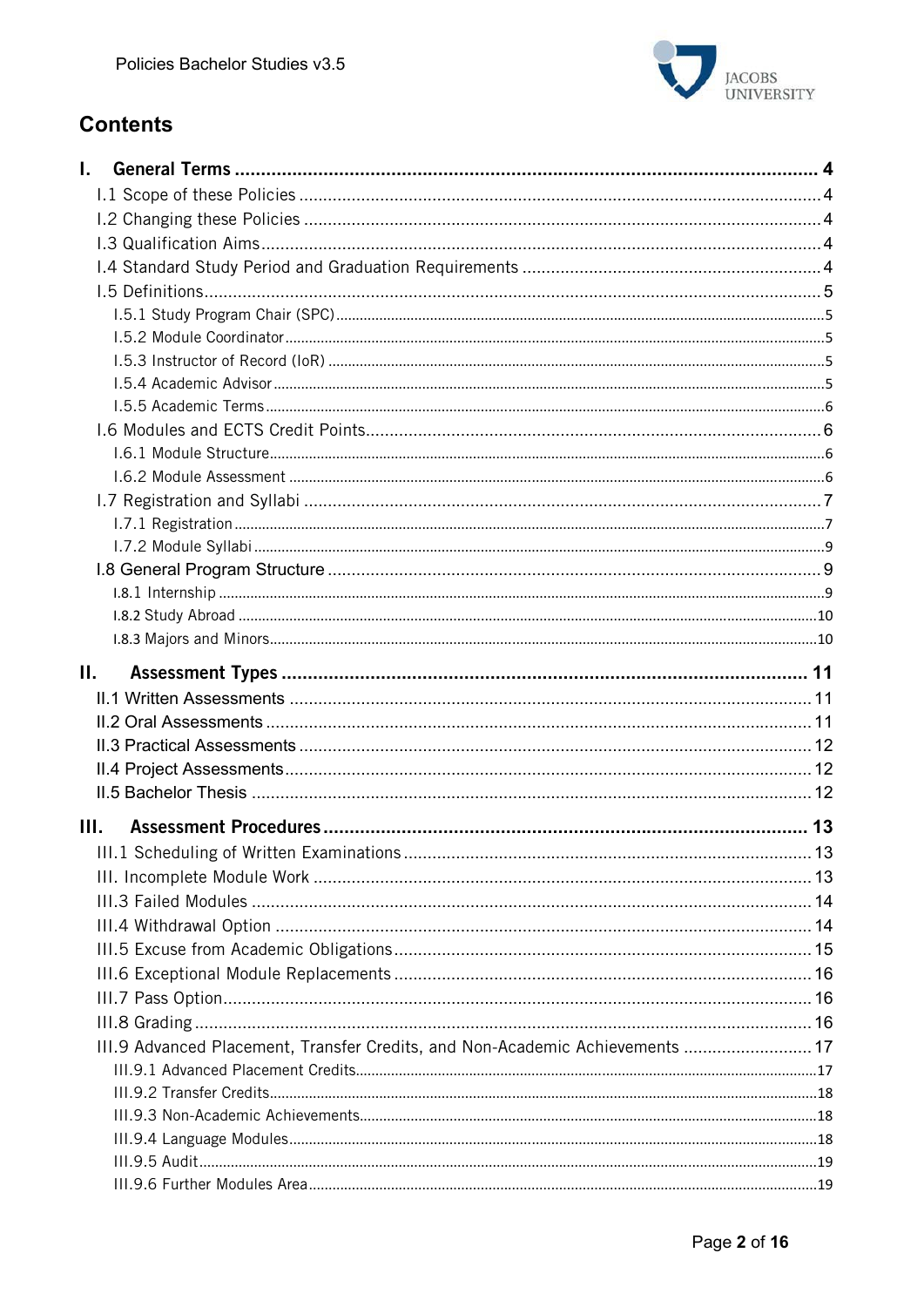

| $U_{111}$ $U_{121}$ |
|---------------------|
|                     |
|                     |
|                     |
|                     |
|                     |
|                     |
|                     |
|                     |
|                     |
|                     |

Disclaimer:

These policies are subject to compliance with Bremer Higher Education Act (Bremisches Hochschulgesetz - BremHG). Changes to these policies are possible under the provision of 1.2 "Changing these Policies".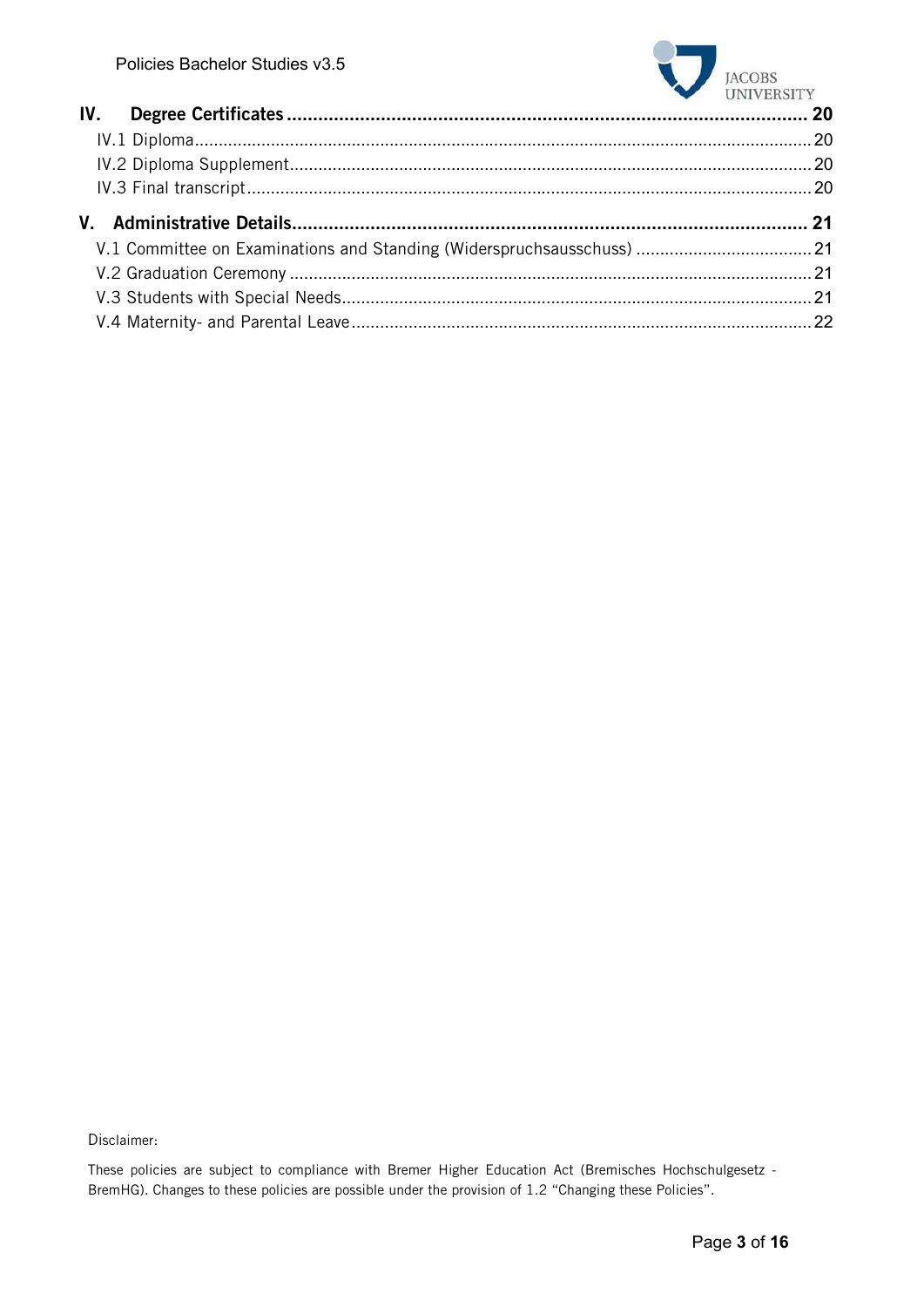

# I. General Terms

### I.1 Scope of these Policies

These policies are the general examination regulations (Rahmenprüfungsordnung). They apply to all study programs leading to a Bachelor of Science or Bachelor of Arts degree. In addition to these general policies, all Bachelor programs have individual programspecific regulations. The program-specific examination regulations are included in each Study Program Handbook. Every Bachelor program has an individual program handbook for each of its cohorts.

The modules of all Bachelor programs are listed in a module handbook. The module handbook contains module data sheets that include module descriptions, aims, intended learning outcomes, functions, components, ECTS credits, and pre-requisites.

In cases of conflict, the Policies for Bachelor Studies at hand apply.

# I.2 Changing these Policies

The Academic Senate decides upon changes of the Policies for Bachelor Studies.

# I.3 Qualification Aims

During their Bachelor studies students

- acquire an understanding of the content and methodology of the respective academic field and become familiar with the principles of scientific work;
- gain knowledge on the current state of research in the respective field of study and develop the ability to adequately address relevant scientific and technical problems;
- learn to reflect on scientific problems in their different contexts and to be able to assess them independently;
- address societal, political, ecological and economical challenges and acquire skills to actively engage in their societies;
- focus on an international context;
- learn general educational contents and gain key occupational skills in order to enter the labor market or continue their education in graduate schools.

### I.4 Standard Study Period and Graduation Requirements

Undergraduate studies at Jacobs University comprise pre-degree and undergraduate study programs.

Bachelor programs consist of a predefined set of modules that need to be passed in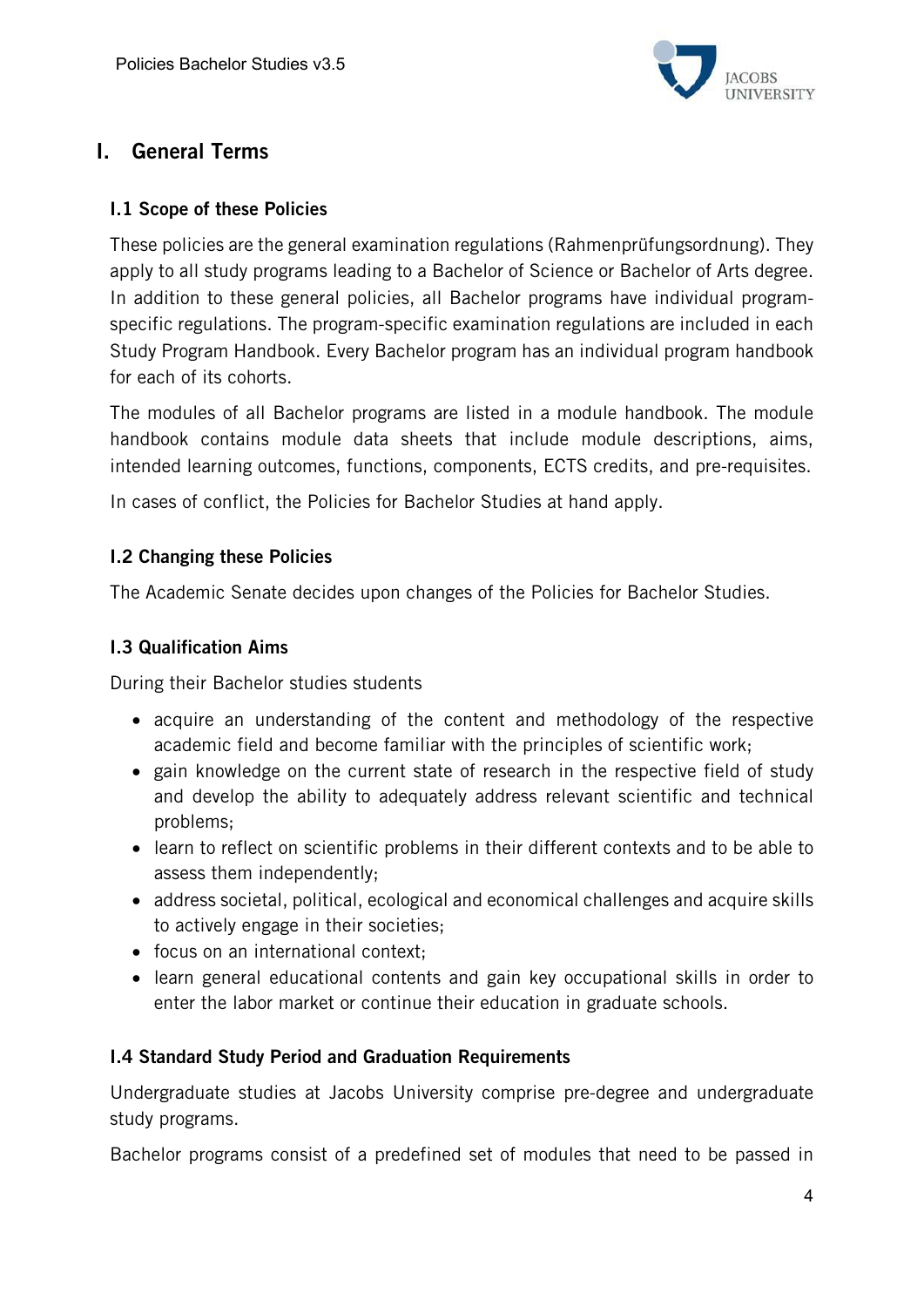

order to graduate. Upon successful completion of a Bachelor program (i.e., after meeting all necessary graduation requirements), students are awarded a Bachelor of Arts (BA) or a Bachelor of Science (BSc) degree. A student may complete the requirements for a Bachelor program at any time during the academic year.

The regular study period for the Bachelor degree is six semesters (Fachsemester) with a total of 180 ECTS credit points, unless a different standard study period is defined in the program handbook of the study program. A list of Bachelor programs offered and the respective degrees awarded by Jacobs University is published on the university website.

In general, pre-degree programs last one year. During these programs, students may earn credit points for future undergraduate studies as defined in the program-specific handbooks.

# I.5 Definitions

# I.5.1 Study Program Chair (SPC)

Each study program has its own SPC. The SPC is responsible for the academic coordination of the study program as well as for the module description to be accurate and current. The SPC is by default Module Coordinator and can delegate this responsibility to another faculty member.

### I.5.2 Module Coordinator

The Module Coordinator supervises a module and is responsible for its content and conduct. For modules consisting of only one module component, the Module Coordinator also carries out the role of Instructor of Record (IoR). If the Module Coordinator is an external lecturer with time constraints or other limitations of capacity, the SPC can serve as Module Coordinator or delegate the responsibility to another faculty member.

### I.5.3 Instructor of Record (IoR)

The Instructor of Record teaches the module or module component and is responsible for developing its content (syllabus), for assignments, and grades. As a rule, the IoR holds a doctorate degree in a module-relevant field. Sufficient practical experience in the respective industry preferably on an executive level can substitute a PhD if approved by the Dean.

### I.5.4 Academic Advisor

Upon enrollment, every student is assigned to a faculty member for academic advising. Students may change their Academic Advisor.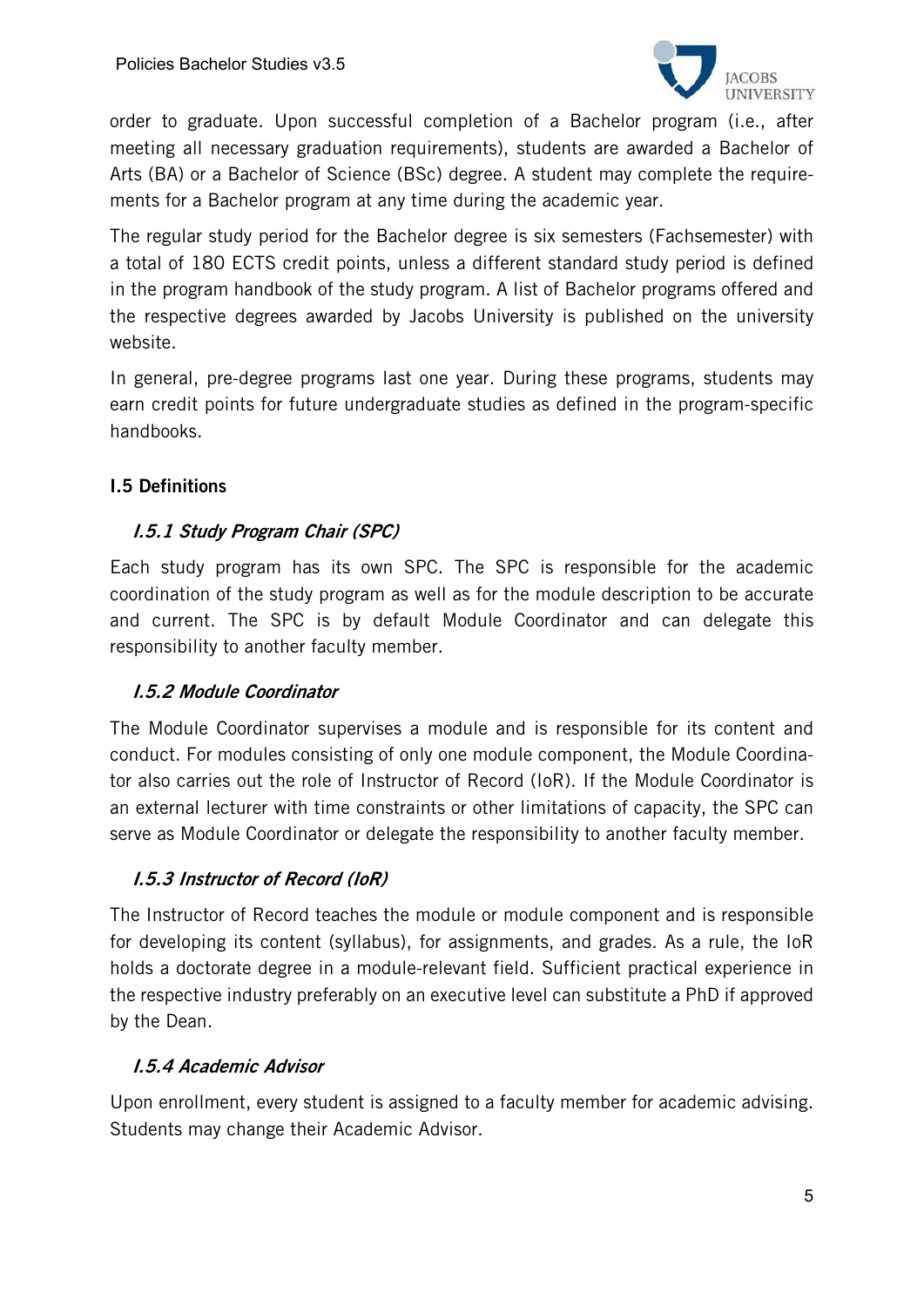

# I.5.5 Academic Terms

At Jacobs University, the academic year is divided into a fall semester including a separate January intersession period and a spring semester. Mandatory modules can be scheduled during the intersession period. Therefore, students are expected to be present during the intersession if they have to attend mandatory modules relevant for their studies. As a rule, classes and examinations are scheduled from Monday to Friday. However, students should be prepared to attend extraordinary Saturday sessions and examinations. Specific dates and deadlines are published in the official Academic Calendar.

# I.6 Modules and ECTS Credit Points

# I.6.1 Module Structure

All Bachelor programs are organized in modules. A module is a formally structured teaching unit with a coherent and explicit set of learning outcomes and assessment criteria. Students are awarded academic credit through achieving the learning outcomes for a module. The number of credits assigned to a module is based on the estimated notional learning hours. Typically, 5 to 7.5 ECTS credit points are assigned to a Bachelor module. The Bachelor thesis, which usually covers 15 ECTS and typically includes a seminar, is exempt from this norm. Further exception regulations are defined in the individual program-specific handbooks.

One ECTS credit point is equivalent to 25 hours of student workload. A student earns 30 credit points per semester on average. Justified deviations are possible and specified in the respective program handbook.

Modules are characterized as mandatory, mandatory elective or elective. Modulespecific details are defined in the individual module descriptions.

### I.6.2 Module Assessment

As a rule, modules finish with a single module examination. In exceptional cases, modules may use a combinatorial assessment as long as learning objectives, methods and the assessment are adequately aligned (e.g. if a module has a practical and a theoretical component). In case of combinatorial assessment, the module grade is derived from the weighted average of the individual grades of the assessments. The module grade is recorded in the transcript.

Details of the module examination are defined in the module data sheet and in the mandatory study and examination plans of the respective study programs.

In exceptional cases, it is possible to define module achievements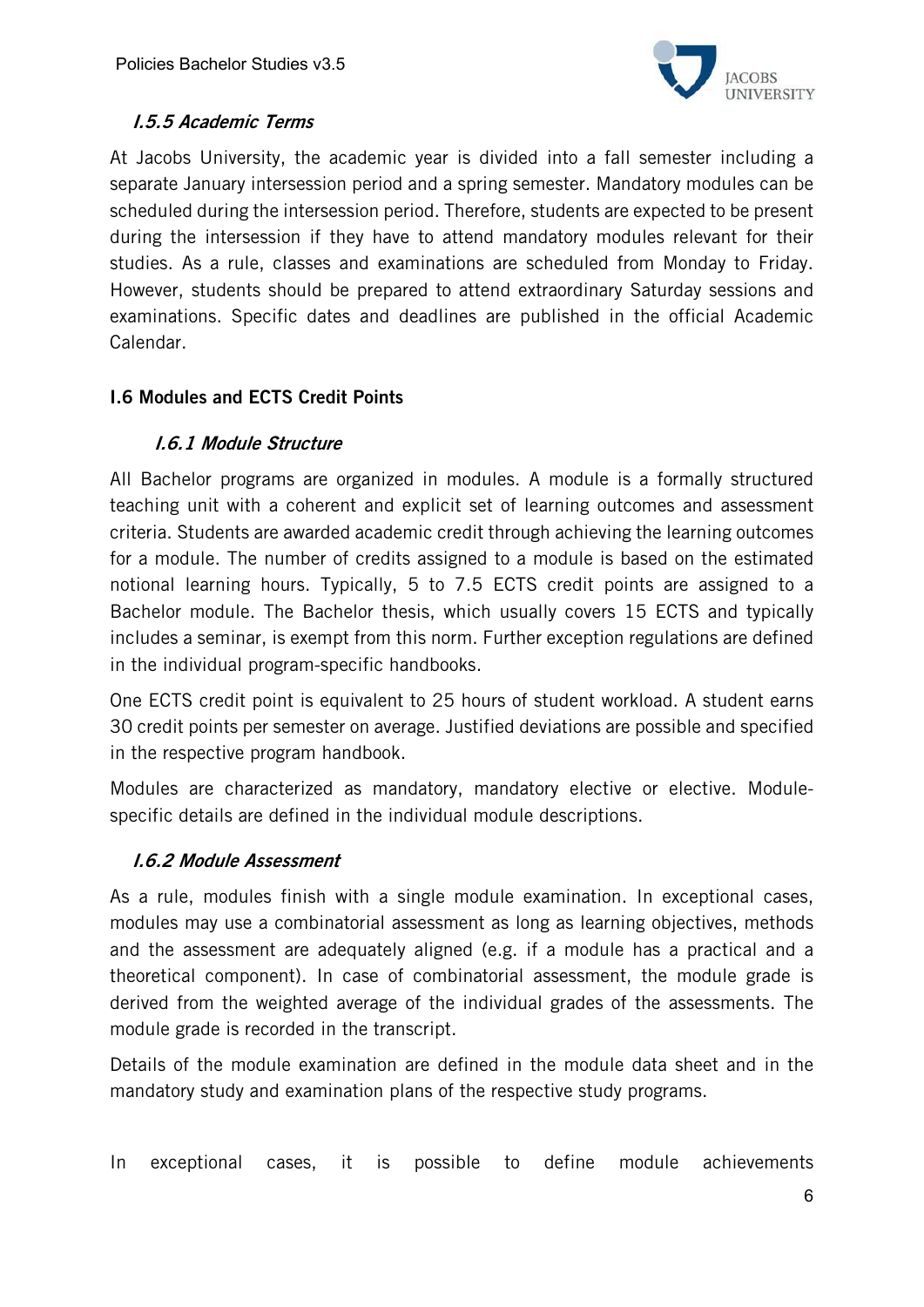

("Studienleistungen") as a pre-condition to be admitted to the module assessment. Module achievements must be defined in the module description. In case module achievements are graded, these grades are only counted towards fulfilment of the module achievement but they are not included in the module grade.

Module achievements are set and scheduled by the Instructor of Record. Students who fail to complete the module achievements during the semester are offered an opportunity to enhance the module achievement, generally before the final exam. Missed final examinations due to the non-completion of pre-conditions are not deemed as failed.

For modules and module components that finish with a single module or module component examination, the IoR may allow for bonus achievements (e.g., homework assignments, quizzes), as an option for students to monitor learning objectives during the semester. Bonus achievements (nature, number, grading and compensation in case of illness) must be clearly defined in the syllabus and must be communicated prior to the first session of the module OR module component. Bonus achievements can solely be used as feedback and to improve the grade of an already passed module or module component examination by typically 0.33 but not exceeding 0.67 grade points (equivalent to 5 or 10%, respectively). They may neither impair the grade nor be passrelevant. Receiving the highest mark of 1.00 must be possible without bonus achievements. Bonus achievements are only valid for the first attempt of a module or module component examination.

Examination results are published in the integrated campus management system (CampusNet). Students have the right to obtain access to their examination files upon request.

# I.7 Registration and Syllabi

### I.7.1 Registration

Every semester, students must register for the modules relevant for their Bachelor program. Registrar Services publishes the deadlines for registration each semester. The university reserves the right to cancel a module if less than 5 students have registered for it.

If a student is not formally registered for a module, no grades and credits can be awarded for that module, even if the student completes the work for it. If a student is formally registered for a module, the Module Coordinator must provide a result for that student at the end of the semester even if the student has not participated in the module.

Modules may have pre-requisites (previously passed modules) that must be fulfilled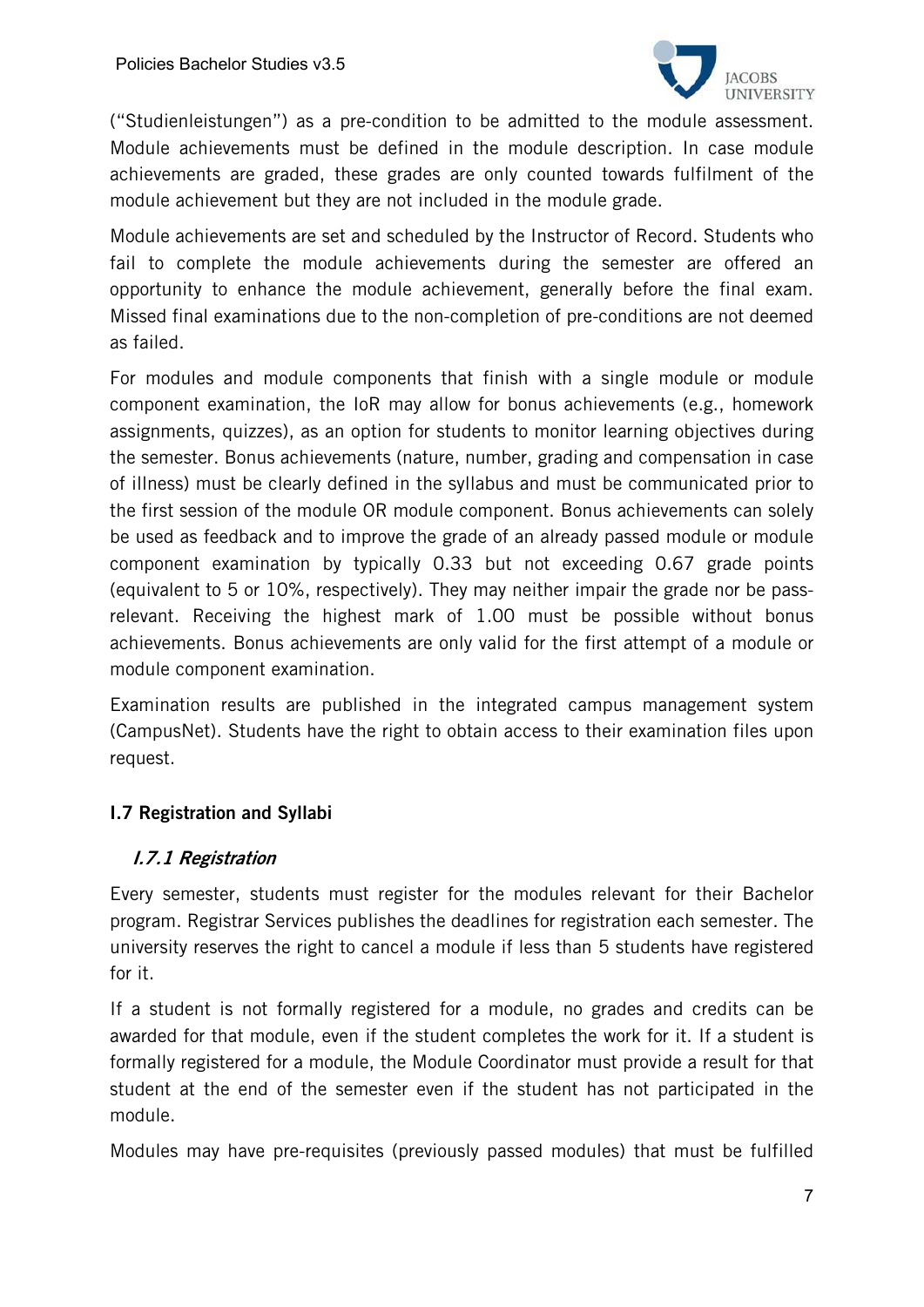

before registration. Additionally, they may have co-requisites (modules taken in the same semester) which require students to register in parallel to one or more associated module(s).

The Instructor of Record (IoR) may exempt students from the pre- or co-requisite requirement.

In general, students have the opportunity to change their study plan by dropping and/or adding modules during a period of two weeks after the beginning of classes. The drop/ add deadline is published each semester in the Academic Calendar.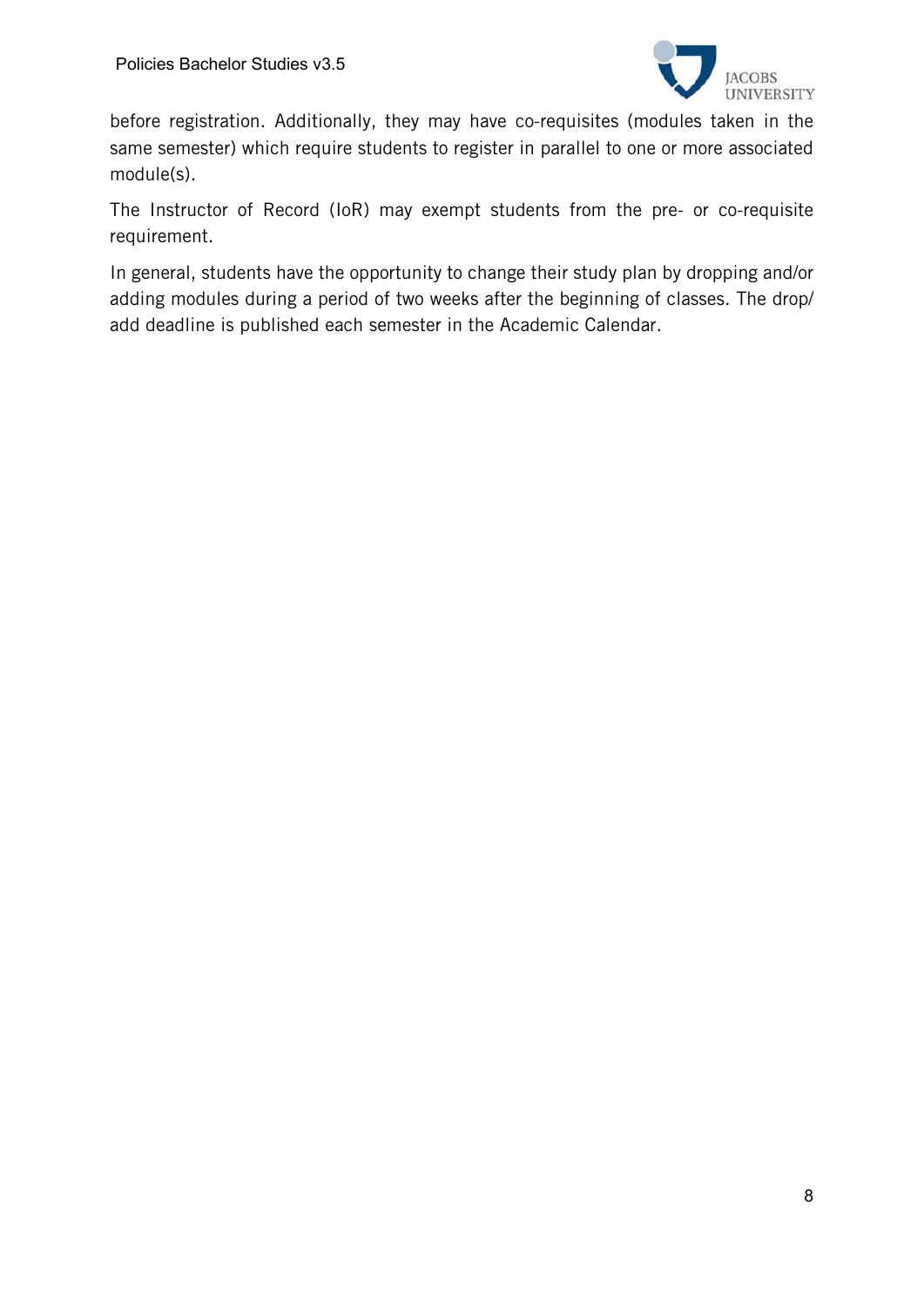

# I.7.2 Module Syllabi

A syllabus must be published for each module component before the start of registration in any given semester. This contains the topic of the module component sessions and specifies, if applicable, the basic literature to be consulted for these sessions. The syllabus contains specifications of the requirements, the grading details, and the learning outcomes.

# **I.8 General Program Structure**

The structure of each study program has two components: program-specific modules (CHOICE Modules, CORE Modules, Specialization Modules, Internship, Bachelor Thesis Module, and Skills/Methods Modules) and general education modules (Language Modules and Triangle Area Module/Society Impact Project).

Program-specific Modules (total 135 or 150 ECTS Credits):

- 45 ECTS Credits from CHOICE Modules
- 45 ECTS Credits from CORE Modules
- 15 ECTS Credits from Specialization Modules
- 15 ECTS Credits for the Bachelor Thesis Module
- 15 or 30 ECTS Credits for the Internship Module

General Education Modules (total 30 or 45 ECTS Credits):

- 0 or 15 ECTS Credits for Triangle Area Module/Community Impact Project
- 10 ECTS Credits from Language Modules
- 20 ECTS Credits from Methods/Skills Modules

In justified cases, study programs can decide to expand the internship from 15 ECTS to a full-semester internship with 30 ECTS. As a rule, study programs with a 30 ECTS internship do not require students to take modules in the Triangle Area/Society Impact Project.

The general requirements stated above are complemented by the specific regulations included in the study program handbooks. The graduation requirements for preparatory study programs (degree and non-degree) offered at Jacobs University can be different and are stated in the respective study program handbooks.

# *I.8.*1 Internship

The Internship module requirement for students includes a mandatory internship, which must be related to the respective area of study, taking place in any company, university, research institution, organization or start up worldwide. Jacobs University as an employer for this mandatory internship will in general not be accepted. Instead of an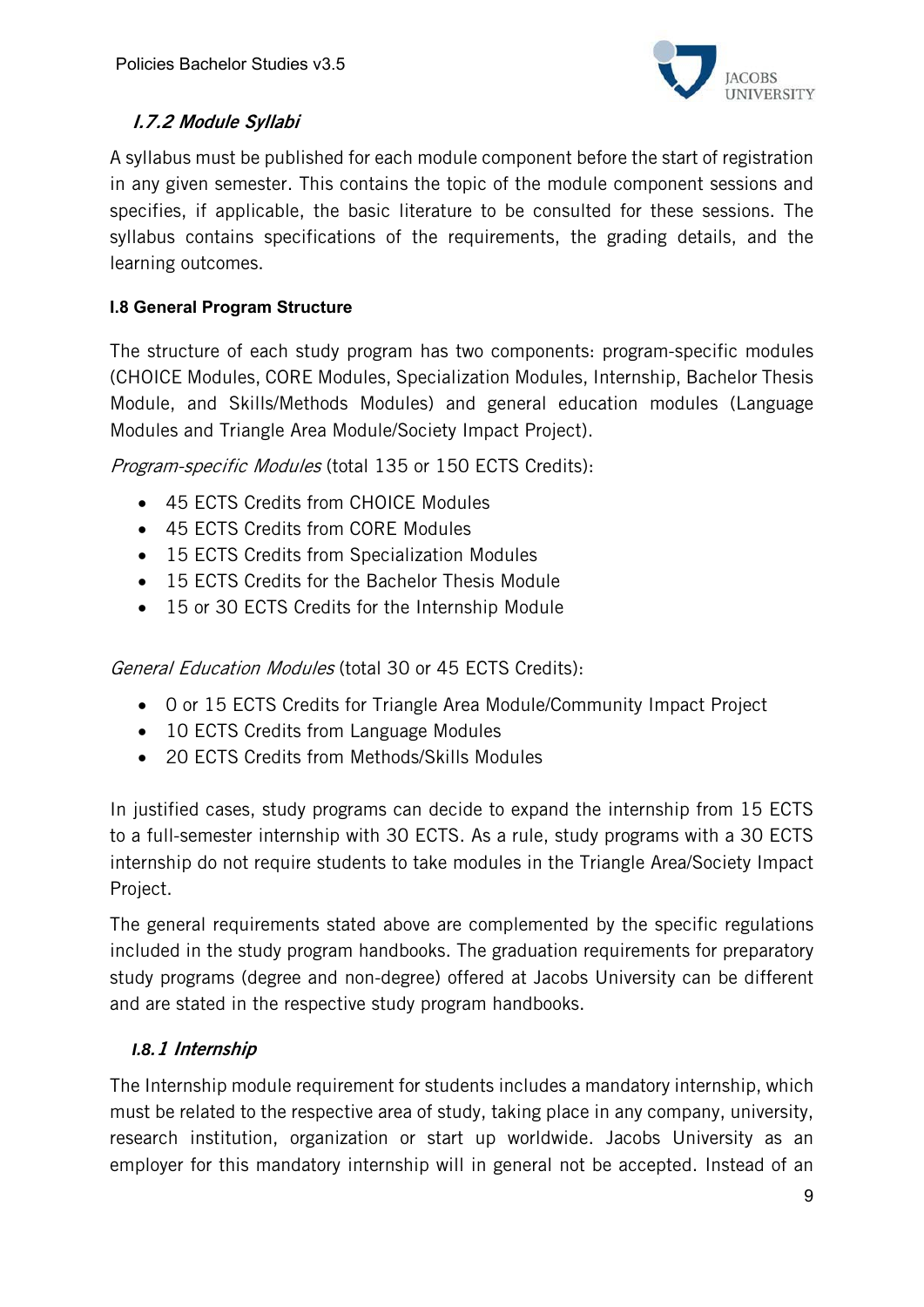

internship students may apply for the Jacobs University StartUp-Option.

The minimum duration of the internship is two months in full-time. The criteria for successfully completing the internship requirement are listed in the module description and include participation in professional skills courses and events (career fair, internship presentations, etc.), active participation in the internship, the submission of a written internship report or poster presentation as well as a supervisor's reference letter. Information about the internship will be listed on the transcript. Further regulations issued by the Career Service Center apply.

### *I.8.2* Study Abroad

Students have the option to spend a semester at one of Jacobs University´s partner institutions. Courses recognized for study abroad credits need to be pre-approved according to the Jacobs University study abroad procedures issued by the International Office, carry the equivalent of at least 22.5 ECTS credits in total and be related to the respective study program. The selection of modules/courses needs to be approved by the Academic Advisor, Study Program Chair and Registrar Services in the course of the study abroad application.

### *I.8.3* Majors and Minors

All undergraduate study programs at Jacobs University Bremen, with the exception of preparatory study programs, are eligible for a major as well as a minor.

Students may change their selected major until the beginning of the second year of study, provided they have met the first year requirements of the new major.

Students pursuing a minor must pass at least 15 ECTS credits from advanced level (CORE or Specialization) modules in the subject of the minor that are not used as mandatory modules in the graduation requirements of their major. Prerequisites for these advanced level modules must be met. The requirements for a minor including advanced level and prerequisite modules must not exceed 30 ECTS credits in total.

Study program handbooks must state whether and how a minor option is accessible within the 180 ECTS credits of regular workload for a Bachelor's degree.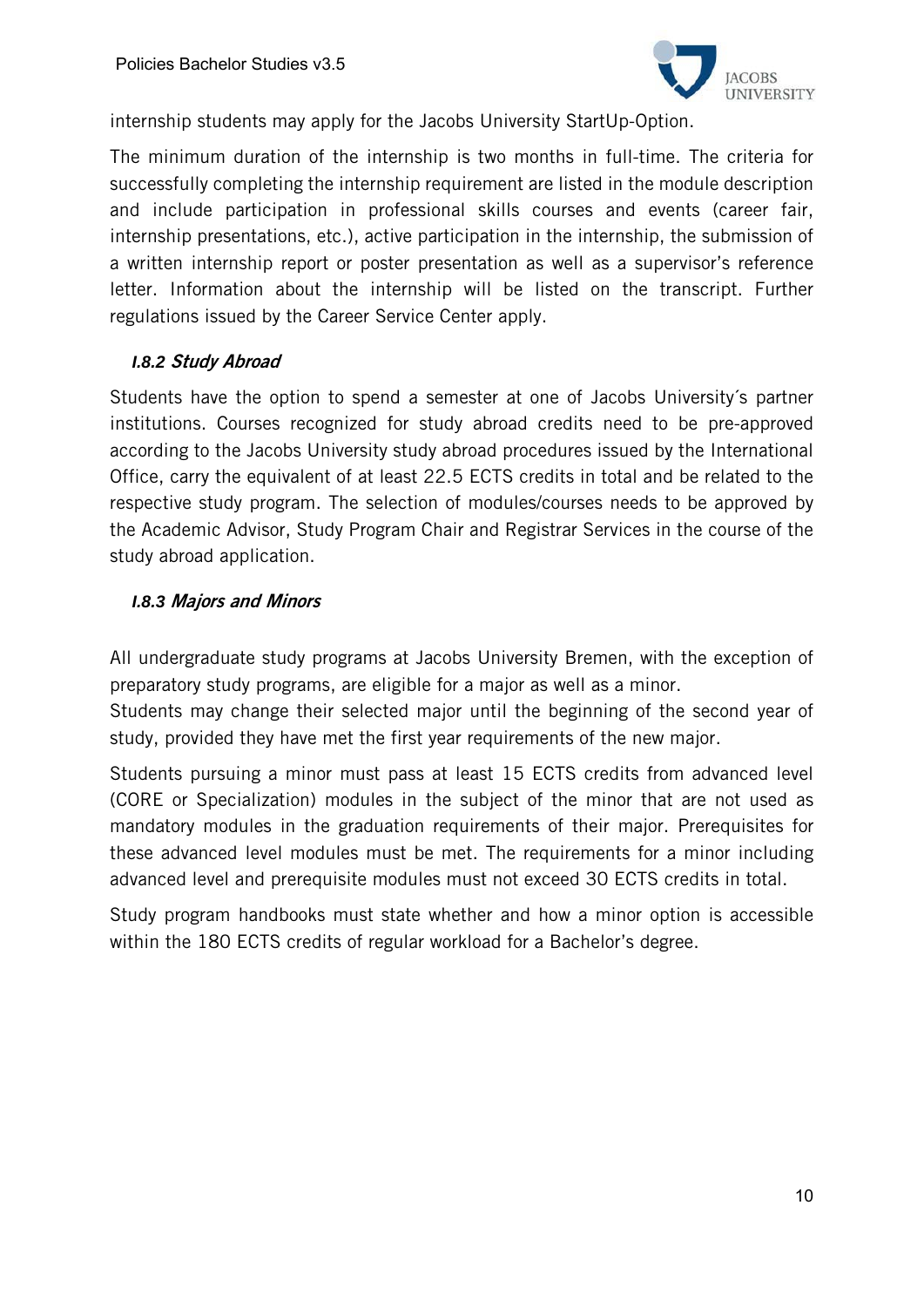

# II. Assessment Types

Assessment types include written assessments, oral assessments, practical assessments, project assessments, as well as the Bachelor theses.

Any type of assessment may be conducted electronically or complemented by electronic and online assessment and submission elements. This includes computerized testing in a test center, video interviews, online/electronic submission and other formats which use electronic systems and/or devices. For computerized assessments, student will be offered an introduction to the system used to familiarize themselves with it.

Team projects may be applied in all examination forms other than written examinations. In such cases, the IoR must clearly indicate the method of determining credit for the participants in the team. Such a method provides that the contributions of the individual team members be clearly identifiable and therefore gradable.

### **II.1 Written Assessments**

A written examination is a supervised, in-class assessment testing the students' competences. Each student produces answers to given questions, selects answers in multiple choice questionnaires or produces tasks in written form with no auxiliary resources except for those explicitly approved by the IoR. A written examination lasts between 60 and 180 minutes, usually reflecting the overall workload (ECTS) of that module. In general, Instructors of Record conduct and proctor examinations. In exceptional cases Registrar Services may organize additional proctors centrally (e.g., for final exams with high numbers of participants).

A term paper is a literary analytic, speculative, or interpretative composition on a chosen or assigned theme or subject, usually in prose according to previously specified requirements. The student produces the term paper individually. Different forms of term papers include project reports and essays.

A laboratory report describes the preparation, performance, and the results of empirical research according to previously specified requirements.

A poster presentation focuses on the poster as a medium for communication. It may be augmented by oral explanation or a Q&A period with the examiner.

### **II.2 Oral Assessments**

An oral examination is an assessment whereby the examiner poses questions to one or more students and each student produces answers in spoken form. Oral examinations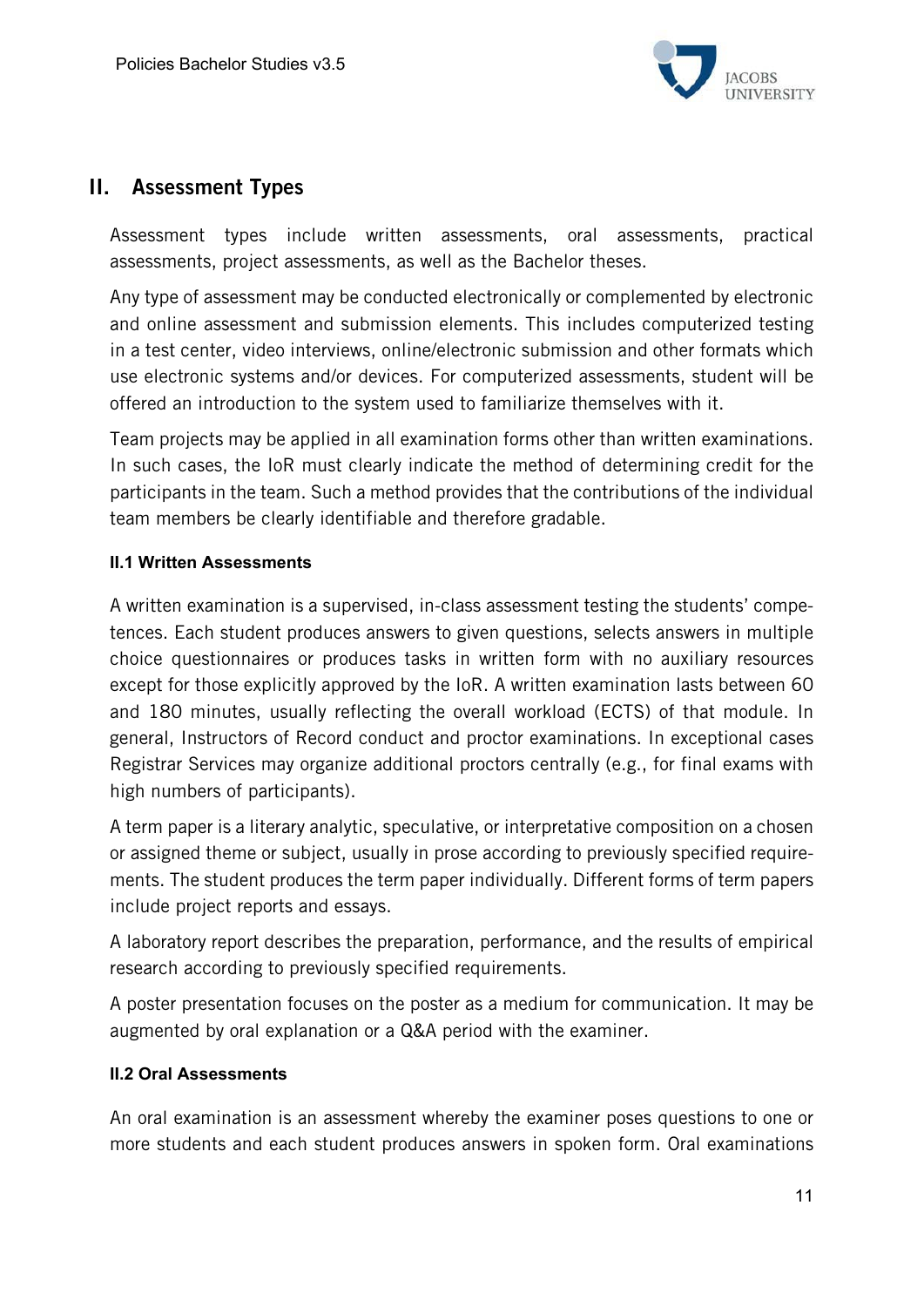

require the presence of a qualified observer in addition to the examiner. The observer holds an academic degree in the field of the module question of at least one level above the current degree of the student. He/she records in writing every answer given during the examination and submits these minutes for inclusion in the student's examination file. An oral examination lasts between 15 and 45 minutes per student.

A presentation is a formal talk about a topic, theme or project. It is generally performed in front of an audience using media to support the speech and may include a discussion period.

# **II.3 Practical Assessments**

A practical examination is an assessment of the practical skills of a student, for example in research-related modules. Practical examinations require the presence of a qualified observer in addition to the examiner. The observer holds an academic degree in the field of the module of at least one level above the current degree of the student. The observer minutes the examination and submits these minutes for inclusion in the student's examination file. A practical examination can be an individual or a group assessment and lasts between 15 and 45 minutes.

### **II.4 Project Assessments**

A project assessment refers to the comprehensive evaluation of a coherent set of activities that all relate to a particular topic or task ("project") such as planning, progress, presentation in one or more modality, etc.

### **II.5 Bachelor Thesis**

In order to graduate, students have to submit a Bachelor thesis of 12 ECTS credit points. The thesis is written under the guidance of a Jacobs University faculty member (thesis supervisor).

The cover page of the Bachelor thesis needs to show the title, the university's name, the month and year of submission, the name of the student, and the name(s) of the reviewer(s) (thesis supervisor and, if applicable, second reviewer). Furthermore, the thesis needs to contain the official Jacobs University declaration on authorship signed by the student that the thesis is independent work and has not been handed in elsewhere.

The electronic version of the Bachelor thesis must be uploaded to a plagiarism check platform defined by the university. Any source code or data supplementing a Bachelor thesis must be submitted electronically with the electronic version of the Bachelor thesis.

The Bachelor thesis is graded by the thesis supervisor and, if applicable, the second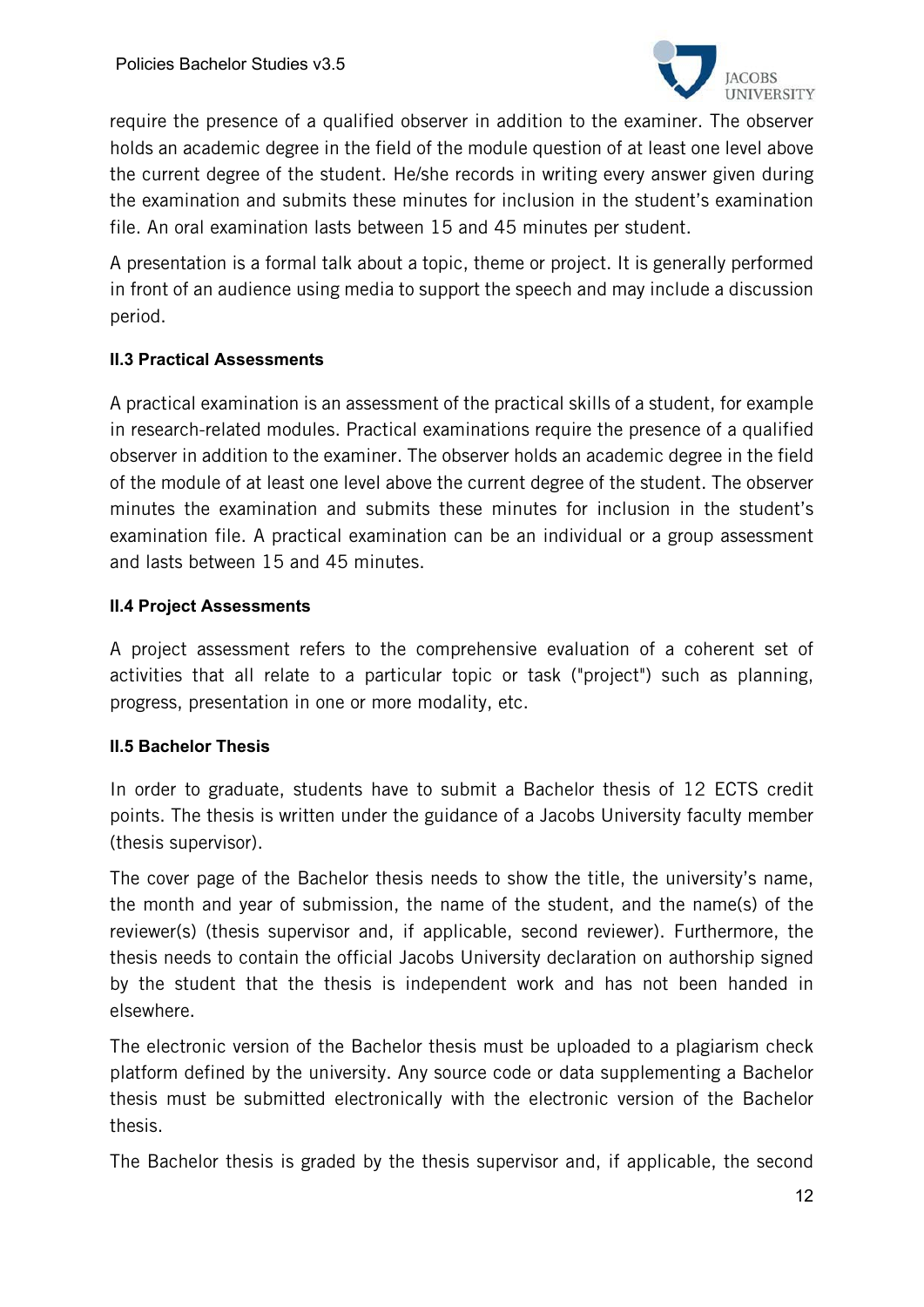

reviewer. As a rule, the second reviewer must be a Jacobs University faculty member or an external expert holding a PhD degree in the respective field.

The Bachelor thesis is graded according to the Jacobs University grading scheme that is published on the Jacobs University website. Reviewers agree on a single numerical grade.

If the thesis does not meet the requirements, the reviewer(s) has the possibility to grant the student the right to revise the thesis and resubmit it within three months.

Students must submit the Bachelor thesis on or before their last day of enrollment. Specific deadlines are specified in the Academic Calendar. If they cannot complete their thesis within the last semester of enrollment, they must apply for an extension of studies (see Admission and Enrollment Policy, section 4) in order to stay enrolled.

# III. Assessment Procedures

# III.1 Scheduling of Written Examinations

In general, written examinations are held at the end of the semester during the university's official final examination period as specified in the Academic Calendar. Registrar Services centrally plans the examination schedule and assigns the dates, times, and rooms for examinations to be held. Students with special needs have the right to request suitable exam arrangements (see section V.3. Students with Special Needs). No student is required to take more than two final module examinations on any given day. Students who would have more than two examinations on a single day may ask to be officially excused from all but two examinations.

For each examination one make-up is offered. Written make-up exams are centrally scheduled by Registrar Services for students who either failed the original examination or were officially excused (see section III.4. - Excuse from Academic Obligations). A further possibility to re-sit the examination will be given during the subsequent official module examination, normally in the following year. In this case it is possible to attend the classes of the module again. If students wish to do so, they may request to be registered for this module as auditors. In case a failed or missed (official excuse) module is not offered it may be replaced by a different module (see section III.5. - Exceptional Module Replacement).

### III. Incomplete Module Work

In exceptional cases, students may request a temporary incomplete grade for any module for which they are currently registered. This is indicated by an "I" on the initial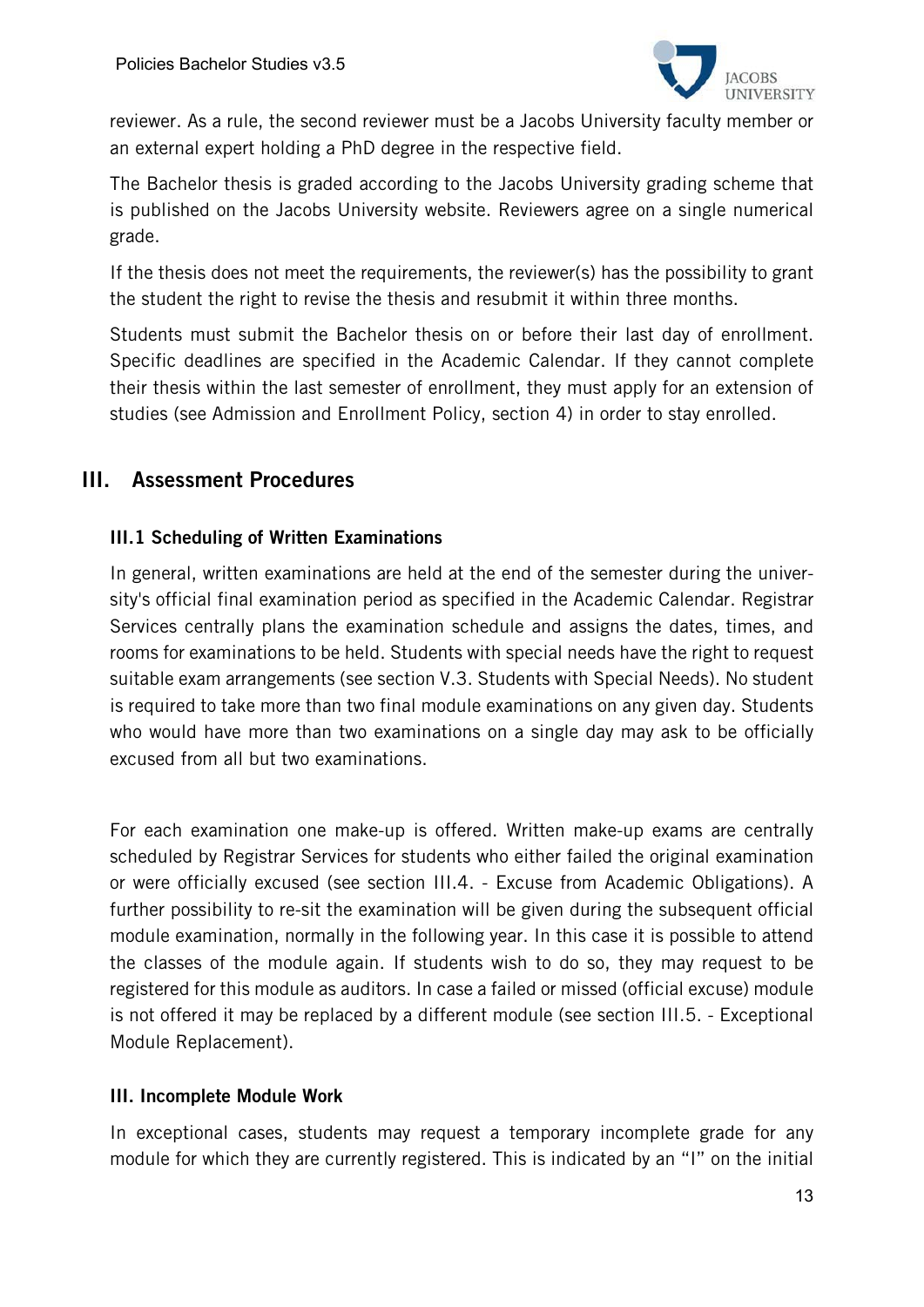

grade report. An "I" is assigned only in cases where a student receives permission from the IoR to turn in module work after the end of the semester. The IoR may communicate a grade penalty for late submission if applicable.

An incomplete "I" will also be assigned if a student is officially excused for a grading component. In this case no grade penalty will be imposed. The modalities for completion of the module in these cases is regulated in section III.4. Excuse from Academic Obligations.

The student must fulfill the missing requirements within the given deadline for submitting incomplete module work published in the Academic Calendar, whereupon the IoR will convert the "I" to a grade.

If the missing requirement is not fulfilled by the deadline, the instructor will assign the lowest possible grade for this grading component and issue the grade for the module accordingly.

# III.3 Failed Modules

For modules that finish with a single module examination (see 1.6.2 Module Assessment), the module is ultimately failed if the assessment required for passing the module is failed three times (first attempt plus two repetitions).

Modules with more than one assessment component (Modulteilprüfungen) are failed if the assessment component weighted average of the percentage grades is lower than 45% (corresponding to a numerical grade of 4.67 or lower). In that case, all assessments need to be repeated. The module is ultimately failed if the credit-weighted average of the percentage grade is lower than 45% even after three attempts (first attempt plus two repetitions).

Modules that consist of more than one module component with one assessment each (Modulkomponentenprüfungen) are failed if the assessment of any module component is failed. In that case, the assessments that have been passed do not need to be repeated. The module is ultimately failed if the assessment of any module component is failed three times (first attempt plus two repetitions).

If a mandatory module is ultimately failed, the Bachelor degree of the study program will not be granted. Unless the student continues in a different major, the student will be disenrolled.

### III.4 Withdrawal Option

Students may withdraw from one written examination per semester. In this case the student is considered officially excused from this attempt at the assessment. The attempt is not counted towards the three available attempts. Withdrawal can only be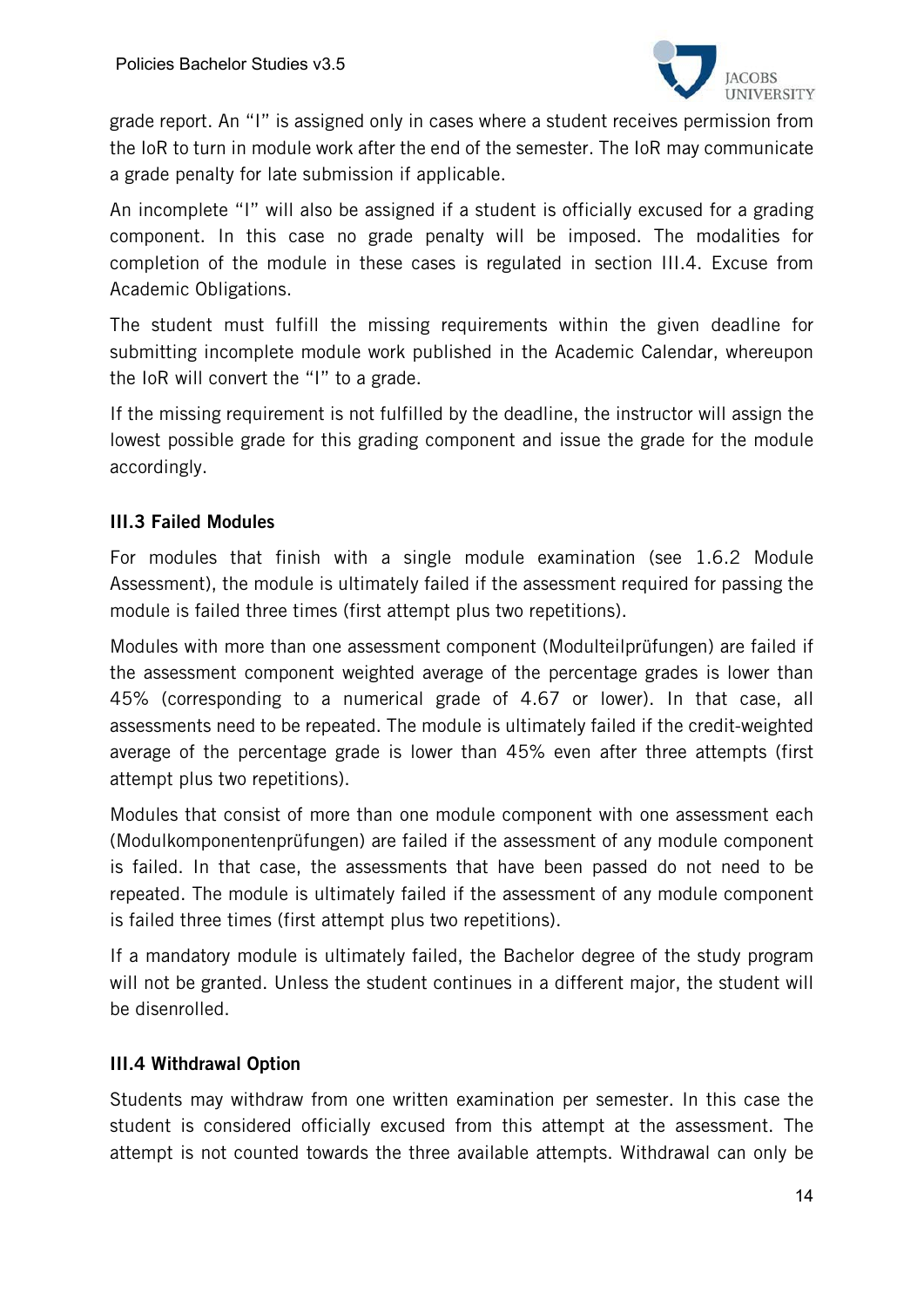

applied to the written examination scheduled in the first regular examination period after the lecture period of the semester in which the student is registered for the course for the first time. The request must be submitted to Registrar Services by the last day before the start of the examination period. Registrar Services will inform the Instructor(s) of Record and the Academic Advisor of the student. Once requested, the withdrawal cannot be retracted and no more withdrawals can be requested for the same semester.

### III.5 Excuse from Academic Obligations

Students may be excused officially by Registrar Services from taking examinations or from attending mandatory class/lab sessions for the following reasons only:

Illness or personal emergency: Illness must be documented with a sick certificate issued by a qualified physician. This certificate needs to verify the date and time of the inperson visit occasioned the confirmation that the student is unable to fulfill his/her academic obligation (either attend class/lab or take the examination). The university reserves the right to request a second medical opinion. Other emergencies must be appropriately documented in writing. Sick certificates and documentation for personal emergencies must be submitted to Registrar Services by the third calendar day from the beginning of illness/of the emergency. These three days include the first day of the illness/of the emergency. If the third calendar day is a Saturday, Sunday or a public holiday, the deadline is extended to the next working day. If students submit a sick certificate after the deadline, an excuse may be issued, when applicable, only for the submission date and the two calendar days preceding it. Predated or backdated sick certificates – i.e., when the visit to the physician takes place outside of the documented sickness period – will be accepted provided that the visit to the physician precedes or follows the period of illness by no more than one working day.

Clashes with other mandatory academic obligations: If it is not possible for students to attend an examination because it clashes with another mandatory academic requirement, students are entitled to be officially excused from the examination. Excuses due to excursions in mandatory modules will be sent out by Registrar Services as early as possible after the drop/add period each semester. Students who cannot participate in an examination because they are studying abroad or are on internship have to notify Registrar Services at least two weeks before the start of the examination period.

Regardless of the reason for their absence, students must inform the IoR and Registrar Services before the beginning of the examination or class/lab session that they will not be able to attend.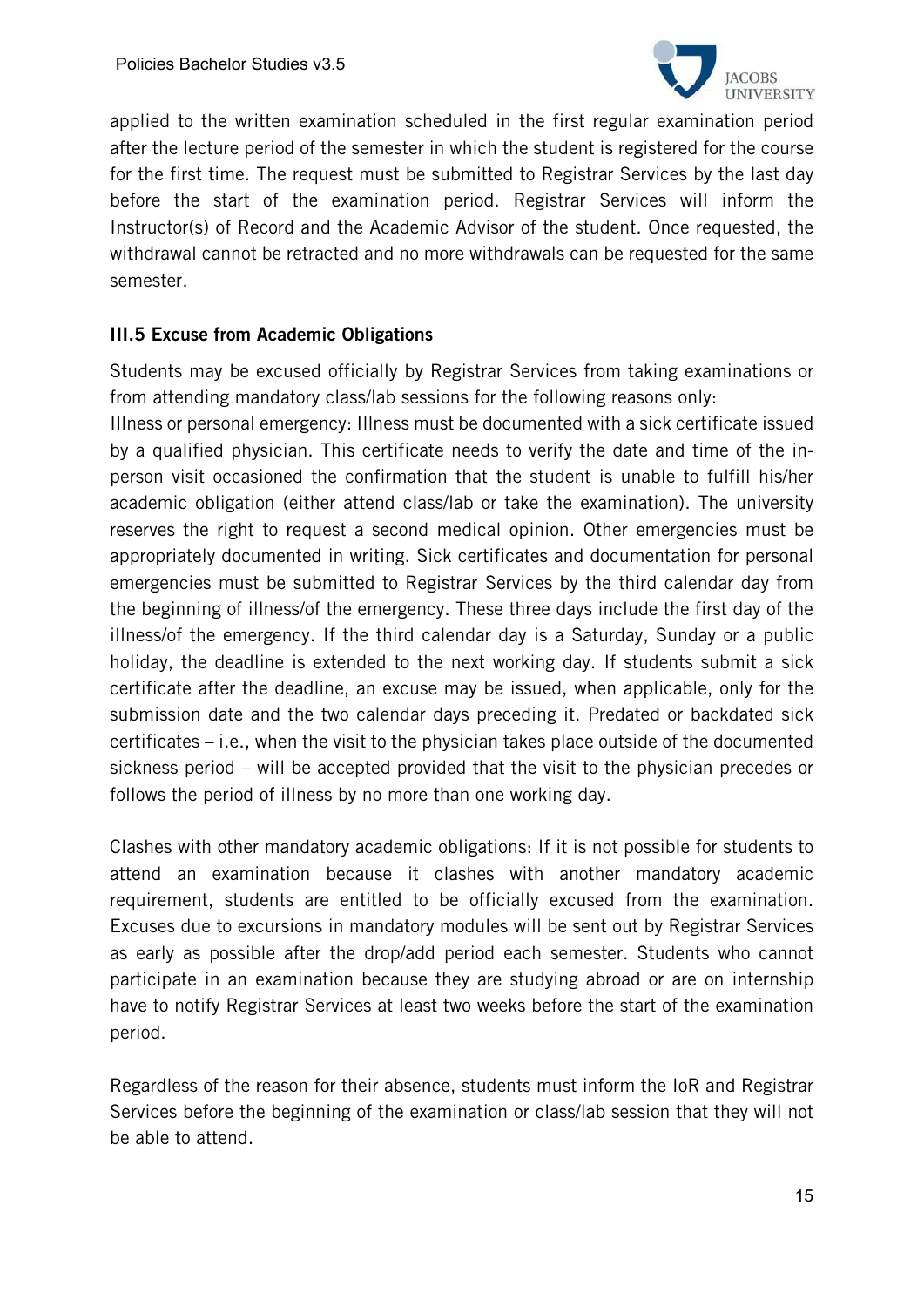

Failure to complete a module will lead to a continued incomplete of the module until the missing requirements are fulfilled or definitively failed. Students who are not officially excused will receive a failing grade for the exam.

Students who go on an optional excursion or participate in events of importance to the university may ask Registrar Services to issue a recommendation for an excuse. Requests for recommendations must be made via email well in advance of the event or the class trip. The decision whether to excuse the student rests with the IoR.

### III.6 Exceptional Module Replacements

In exceptional cases, e.g., if a module is no longer offered, mandatory modules or mandatory electives may be replaced by other modules. The latter have to fulfill a similar function in the curriculum and a written request about such replacement needs to be filed. The request needs to be first approved by the SPC and subsequently by the Dean.

# III.7 Pass Option

Students may request, upon consultation with the Academic Advisor for the grade of one passed CHOICE or Methods/Skills module (up to 7.5 ECTS) to be excluded from the calculation of the GPA and to be replaced by a 'P' (for pass) on the transcript under the following conditions and limitations:

No more than one Pass Option may be applied during the entire undergraduate degree program. The Pass Option may not be applied on a failed module or on the Bachelor thesis. The Pass Option can be applied at any point before graduation, but for all internal grade-based evaluations the actual grade in the module will be considered.

Once applied, the Pass Option cannot be reverted into a grade or reassigned to a different module.

### III.8 Grading

Modules and module components at Jacobs University are graded by the Instructors of Record on the basis of a percentage scheme. The percentages are converted to a numerical module grade. The university website lists the respective grading tables.

A module is passed with a 4.33 numerical grade or better. ECTS credit points are awarded as soon as the module is passed.

Registrar Services calculates the cumulative grade point average (GPA). All modules in which the student received a grade (except for modules in the Further Modules Area) are included in the calculation of the cumulative GPA weighted by credits.

In general, the deadline for submitting final grades for the fall semester is end of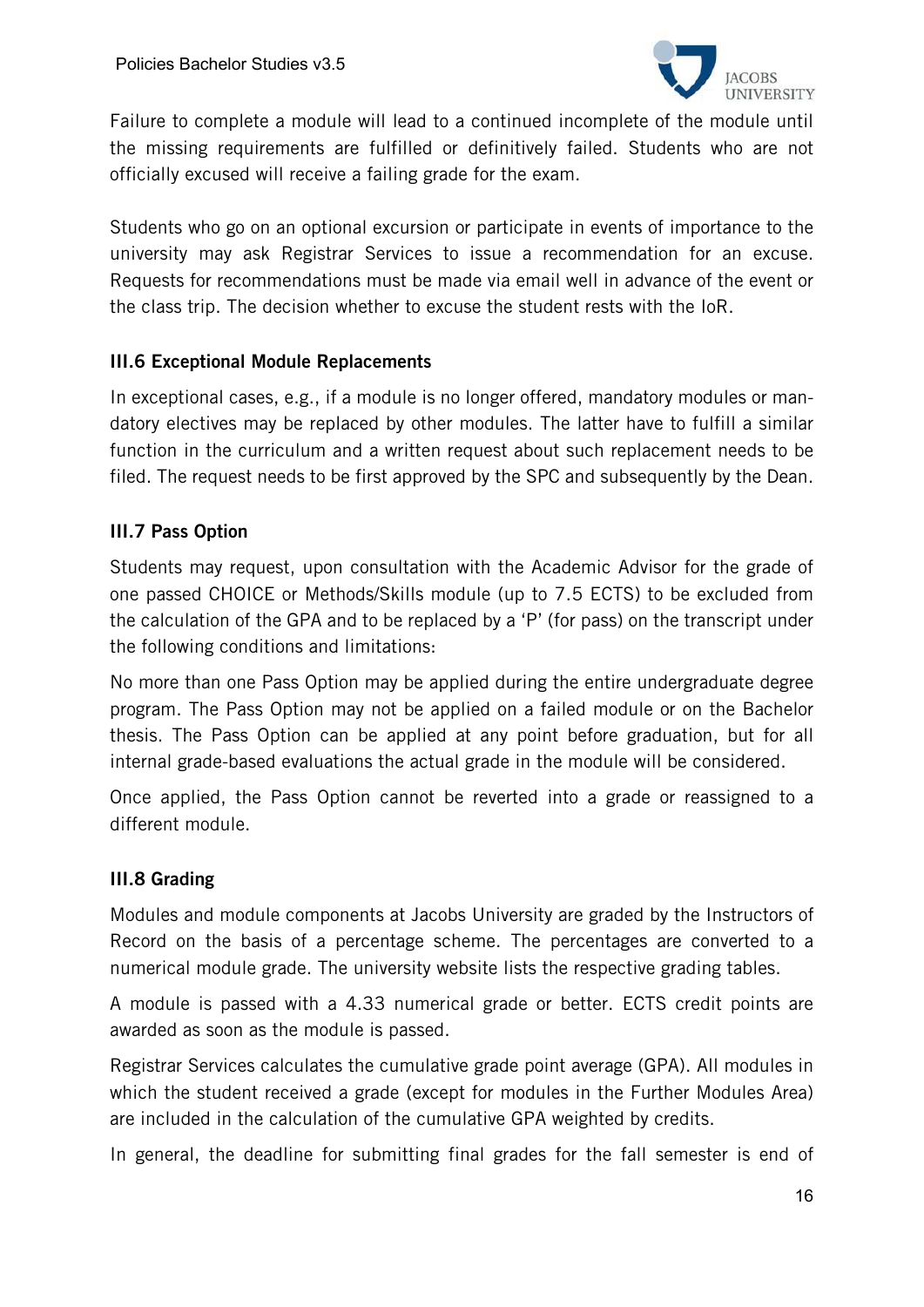

January, for the spring semester end of June, or a workday close to these dates as specified in the Academic Calendar.

In addition to modules that are required for graduation students may register for further modules. Credits obtained in these modules do not count towards the credits needed for graduation and are not included in the calculation of the cumulative GPA but appear on the transcript. In case a student successfully completes more modules than required for graduation, the additional modules may be moved to the Further Modules Area.

### III.9 Advanced Placement, Transfer Credits, and Non-Academic Achievements

Jacobs University awards ECTS credit points for Advanced Placement (AP), Module Transfer, and Non-Academic Achievements.

# III.9.1 Advanced Placement Credits

Advanced Placement (AP) credits may be awarded for academic competences acquired outside of formal university-level module work. Advanced Placement credit is conditional on a demonstrated level of competence equivalent to a university-level module regularly offered at Jacobs University. Not all Jacobs University modules are eligible for Advanced Placement. For more details, students should contact the responsible Instructor of Record and their Study Program Chair. Faculty may request students applying for Advanced Placement to pass a formal written examination, which should generally be offered during the first two weeks of classes. If the student has already registered for a module, he/she can in principle only apply for AP credits for that particular module and withdraw from the module within the drop/add period. Once modules are taken at Jacobs University, they may not be replaced by Advanced Placement credits. Language modules are generally excluded from Advanced Placement.

AP credits recognized by Jacobs University are designated on the transcript as being Advanced Placement modules (AP). In such a case, no grade is assigned.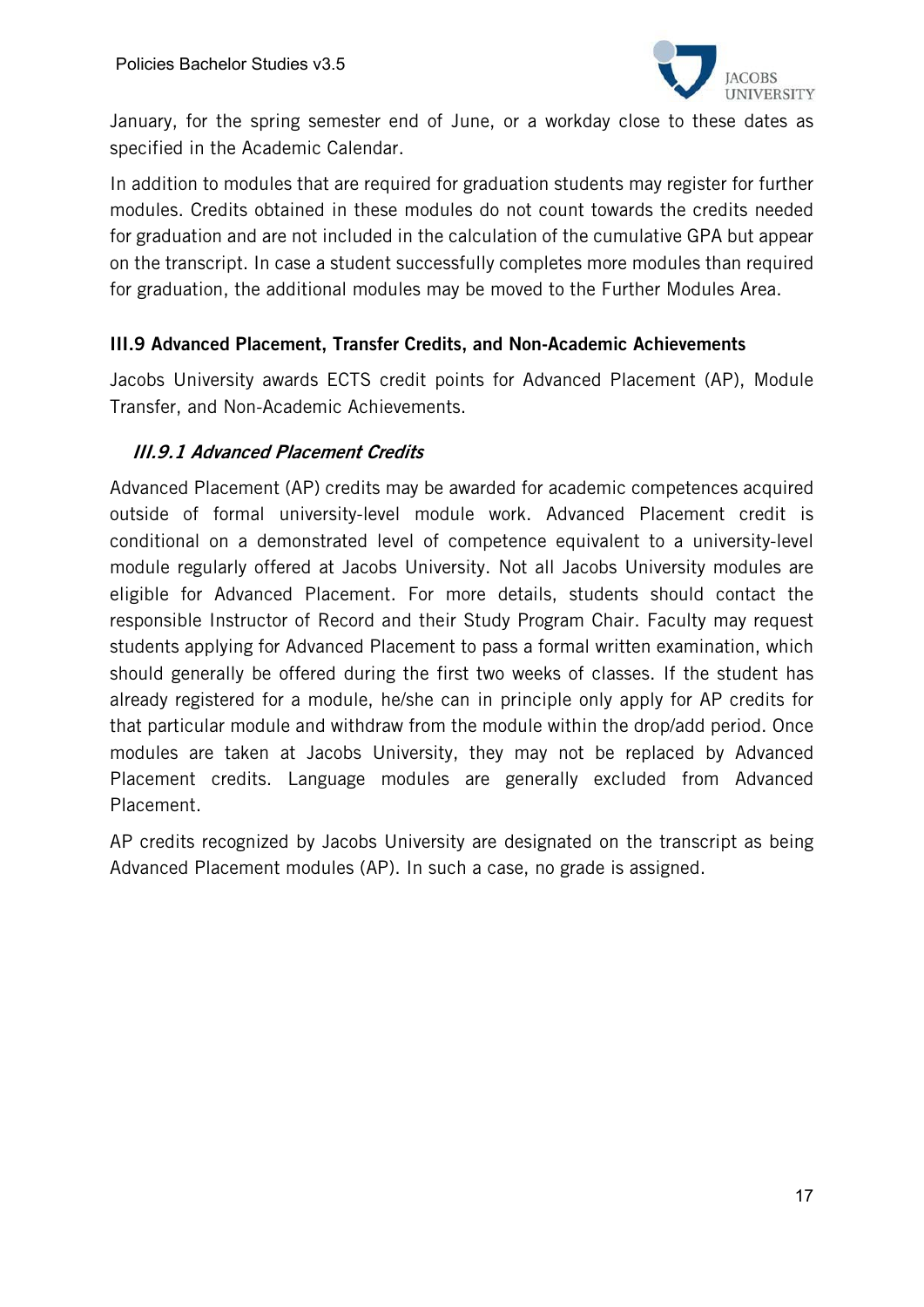

# III.9.2 Transfer Credits

Transfer credits may be awarded for academic module work completed at another university or institution of higher education (e.g., for transfer students or for study abroad). To apply for the recognition of transfer credits, students must submit the Transfer Credit Form, the module syllabi, and an official transcript indicating the modules taken to Registrar Services. Upon recommendation of the Faculty from the respective field of study, Registrar Services rules on the acceptance of transfer credits.

Module work completed at other institutions is eligible for transfer credits at Jacobs University if the qualification to be recognized does not differ significantly in content, intended learning outcomes, scope, academic level or quality from the modules offered at Jacobs University. A refusal to transfer credits must be reasoned by Jacobs University. Language modules in the languages taught at Jacobs University are accepted if taken at other universities or at our partner institutes. Credits acquired for languages other than those offered at Jacobs University are transferred if issued by a partner university of Jacobs University.

For module work completed prior to enrollment at Jacobs University, students must apply for recognition of transfer credit points during their first semester at Jacobs University. Students who transfer a significant number of credits may be treated as "Transfer students" and be placed into a higher semester of their study program.

For module work completed elsewhere while being enrolled at Jacobs University (i.e., during the semester breaks or study abroad), students must apply for recognition of transfer credit within one semester after the achievement.

### III.9.3 Non-Academic Achievements

Non-academic competences acquired outside of the higher education system may be recognized for up to half of the credits provided for the modules offered, provided that the acquired knowledge and skills are equivalent in content and level to the modules they are intended to replace. Equivalence is given if the content, scope, and requirements essentially correspond to those of the intended study program at Jacobs University, to which the credits are to be applied. Students must apply for the recognition of Non-Academic Achievements during their first year of study.

### III.9.4 Language Modules

All study programs taught in English contain mandatory German language modules. Students who meet the required German proficiency level (e.g. native speakers) need to select modules in another language offered at Jacobs University. Program-specific regulations are defined in the respective program handbook. Students must take a placement test before registering for the appropriate language proficiency level. They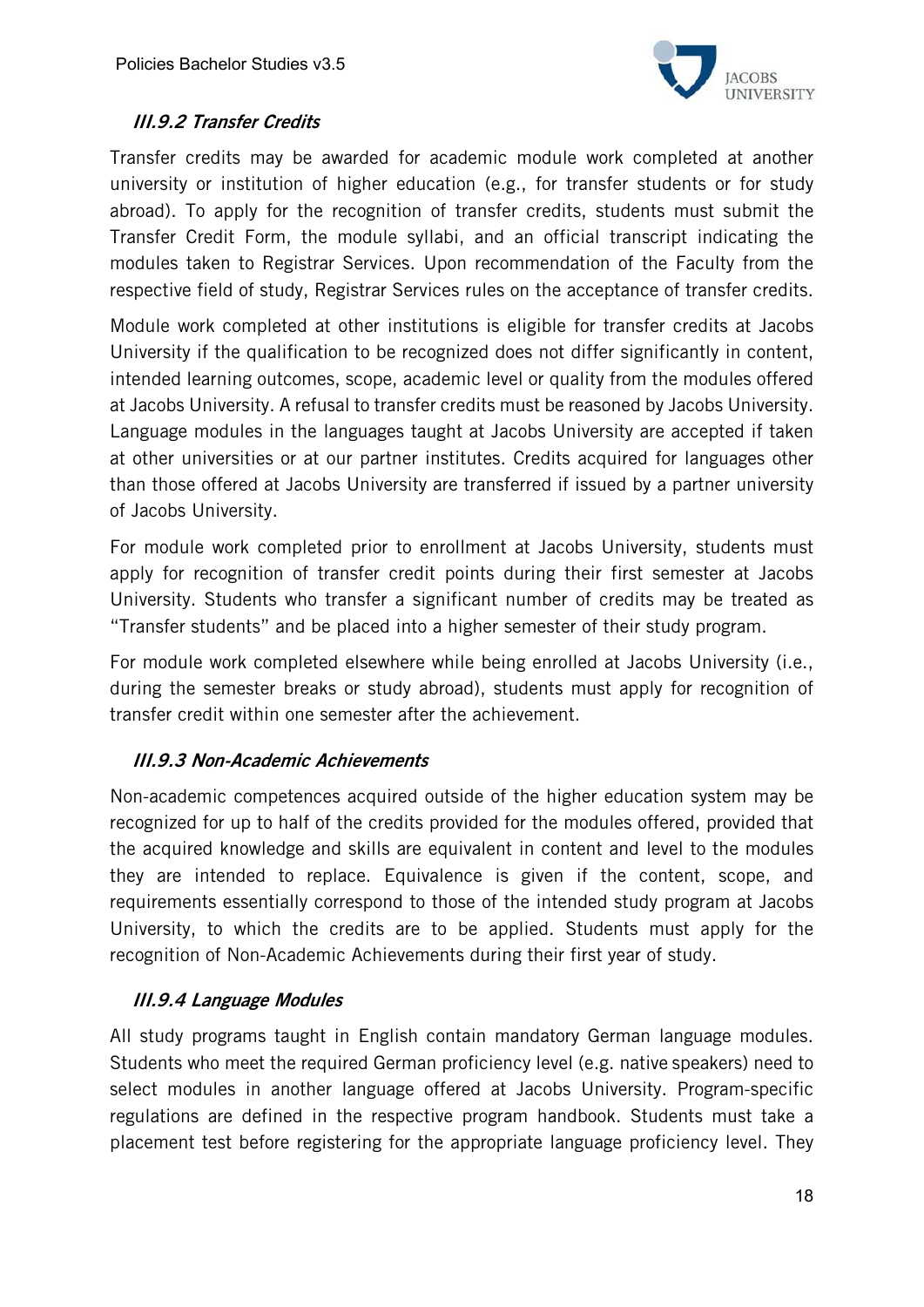

may, at their own risk, take language modules half a level higher than the one in which they have been placed according to the placement test.

# III.9.5 Audit

Students may register for modules as auditors. It is at the discretion of the Instructor of Record to allow auditing of the module and specify the conditions for auditing. Audited modules are not graded and do not receive credit points, they do not fulfil any degree requirements. These modules will appear on the transcript with the indication that the module was audited.

# III.9.6 Further Modules Area

In addition to module that are required for graduation students may register for further module. Credits obtained in these modules do not count towards the credits needed for graduation and are not included in the calculation of the cumulative GPA but appear on the transcript.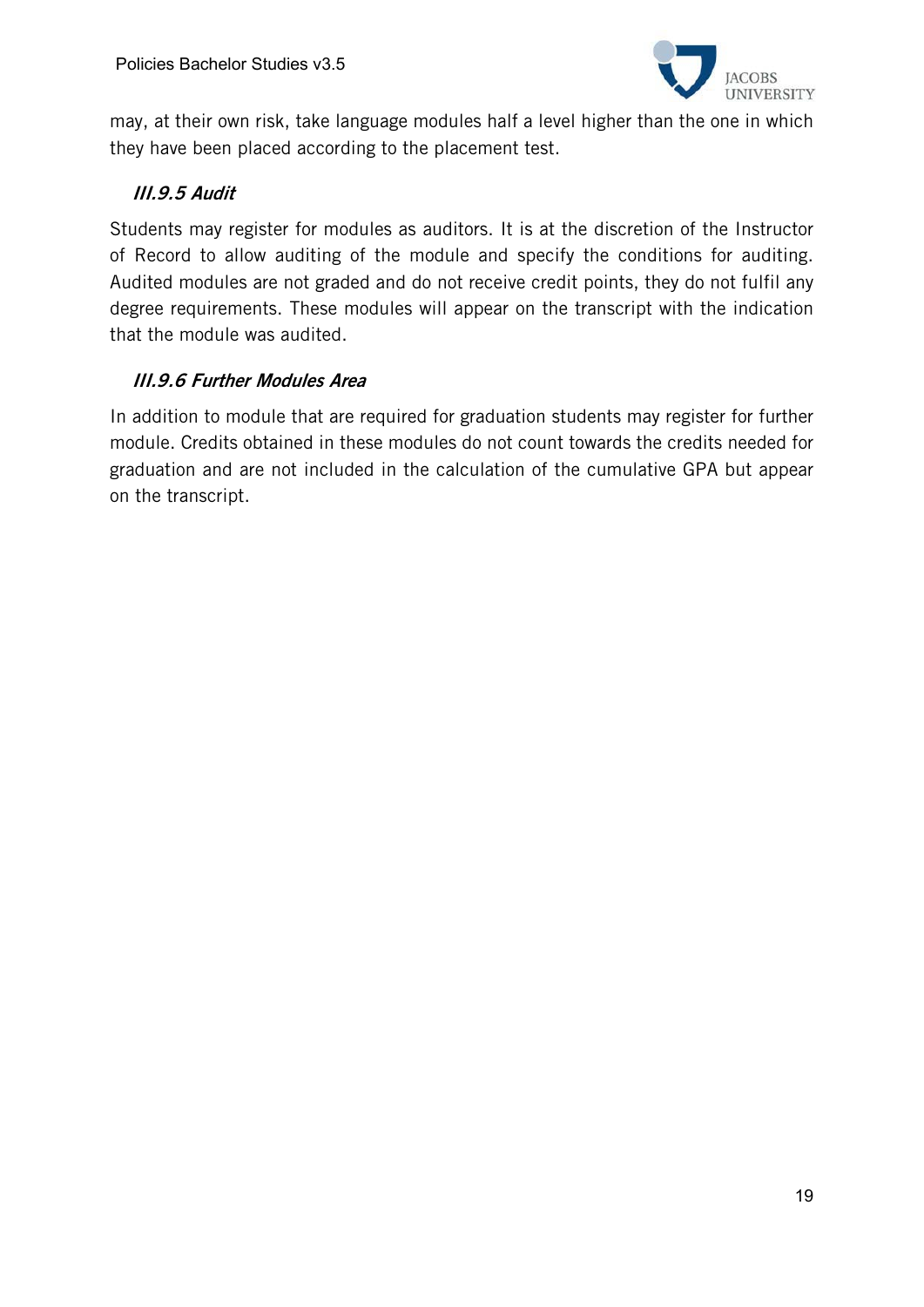

# IV. Degree Certificates

Upon graduation and after completing the formal checkout, every student will receive the following final documents:

# IV.1 Diploma

The diploma states the name and date of birth of the degree holder, the degree and program, and the date of the conferral of the degree. The diploma carries the seal of Jacobs University and is signed by the President of the university and the Dean responsible for undergraduate studies. Pre Degree students receive a certificate instead of a diploma.

# IV.2 Diploma Supplement

The diploma supplement conforms to the guidelines of the Kultusministerkonferenz (KMK) and provides more detailed information about the university and the specific program of study. It also includes the final GPA, the date of the conferral of the degree and, if applicable, further special achievements.

# IV.3 Final transcript

The final transcript lists all modules a student has taken at Jacobs University, including the grades of the individual modules. It also lists the semester GPA for each semester of study, the cumulative GPA for the entire study, the Bachelor thesis title and grade, the date of the conferral of the degree, and, if applicable, further special achievements. The transcript is signed by two staff members of Registrar Services and carries the seal of the University.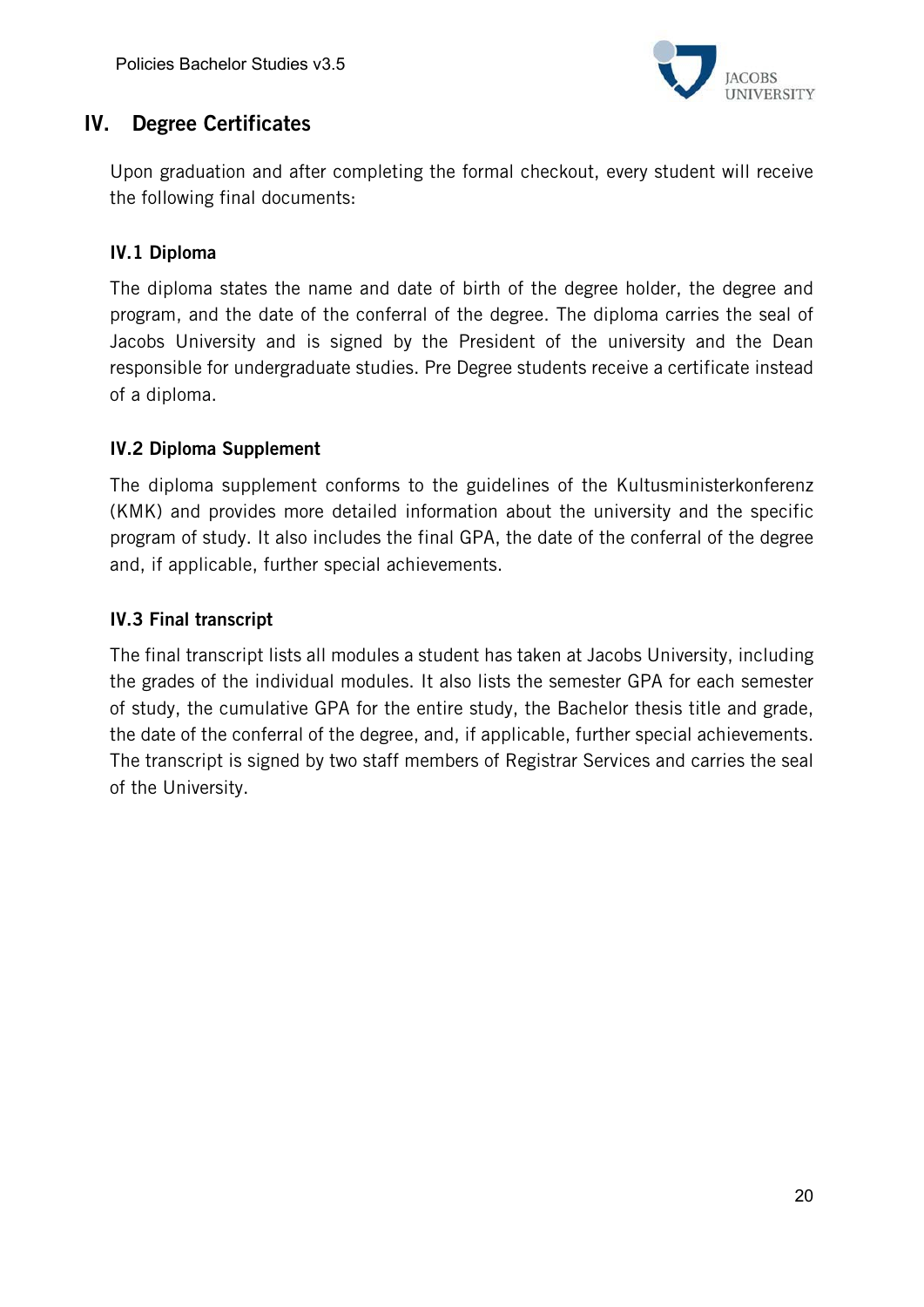

# V. Administrative Details

### V.1 Committee on Examinations and Standing (Widerspruchsausschuss)

The Committee on Examinations and Standing is an academic body that decides on official appeals by students in matters such as academic examinations, extension of studies, re-enrollment (see Admission and Enrollment Policy), as well as other complaints regarding examinations or academic standing that could not be solved otherwise. The committee is an independent appeals board, which acts according to the policies of the university. It is a non-public body. Its decisions are binding. The committee consists of the following members with voting rights. A substitute may be appointed to deputize for a member.

- one Dean for undergraduate education
- one Dean for graduate education
- one faculty member from each focus area
- one member of research and teaching staff
- one undergraduate student
- one graduate student

### V.2 Graduation Ceremony

A student who wants to receive his/her diploma during graduation ceremony must submit his/her Bachelor thesis by the deadlines specified in the Academic Calendar.

A student who wants to participate in the graduation ceremony before having completed all graduation requirements does a so-called "walkthrough". In order to be eligible for a walkthrough, the student must provide written confirmation of his/her thesis supervisor and/or the respective Instructor(s) of Record that he/she is expected to finish all graduation requirements no later than August 31 of that academic year. As a rule, the confirmation must be submitted to Registrar Services at least two weeks before the graduation ceremony.

### V.3 Students with Special Needs

The rules and provisions of the "General Act on Equal Treatment" (Allgemeines Gleichbehandlungsgesetz - AGG) apply. Students with special needs should be able to complete their studies and examinations under conditions equivalent to those of any other student. To this end, as far as possible all study- and examination-related offers are designed to be barrier-free. Students with special needs are entitled to special